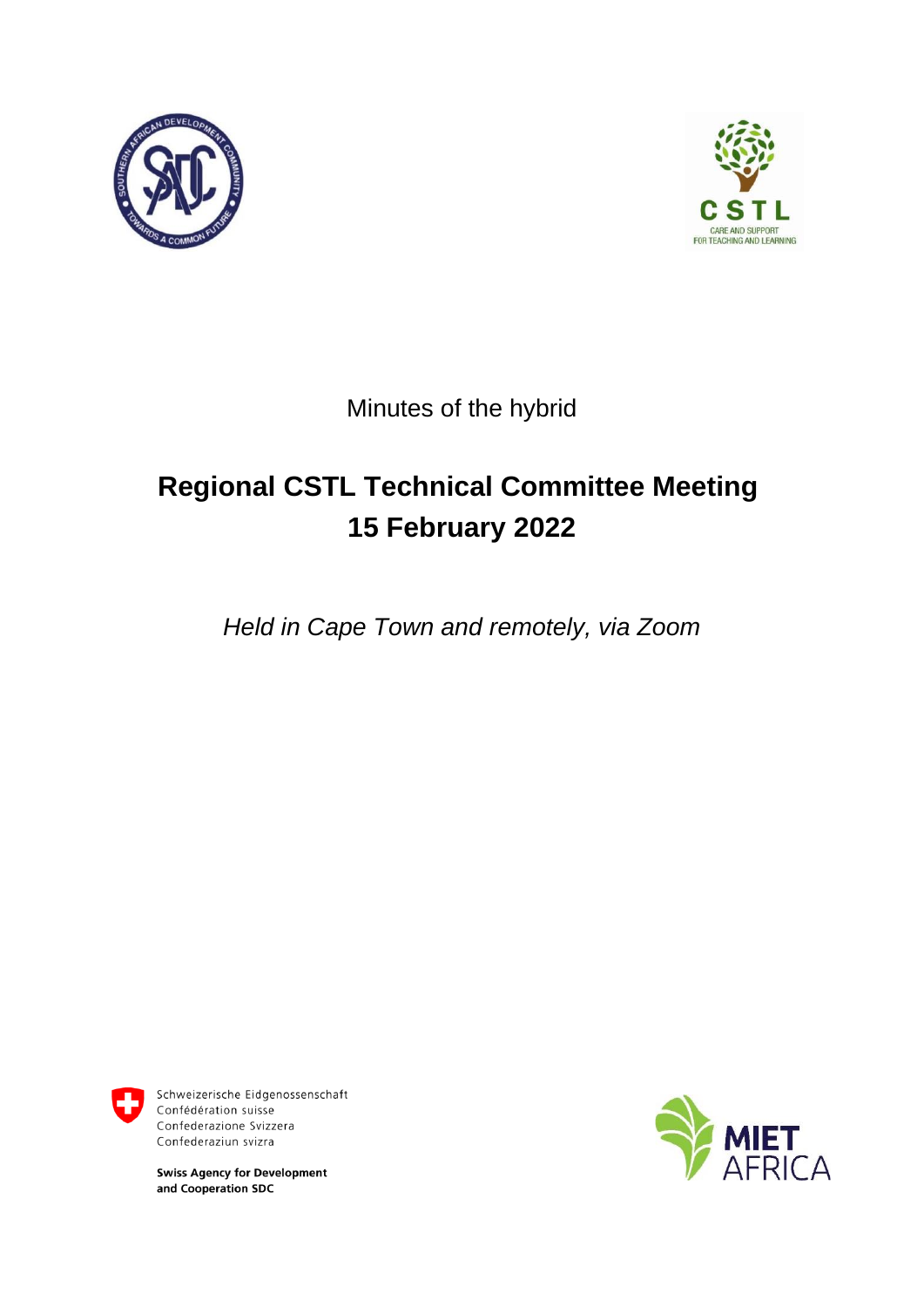# Contents

| 1.  |                                                                             |  |  |
|-----|-----------------------------------------------------------------------------|--|--|
| 2.  |                                                                             |  |  |
| 3.  |                                                                             |  |  |
| 4.  |                                                                             |  |  |
| 5.  |                                                                             |  |  |
| 6.  |                                                                             |  |  |
| 6.1 |                                                                             |  |  |
| 6.2 |                                                                             |  |  |
| 6.3 | Updated research study on the Impact of COVID-19 on Adolescents and Youth 3 |  |  |
| 6.4 |                                                                             |  |  |
| 6.5 |                                                                             |  |  |
| 6.6 |                                                                             |  |  |
| 6.7 |                                                                             |  |  |
| 7.  |                                                                             |  |  |
| 8.  |                                                                             |  |  |
|     |                                                                             |  |  |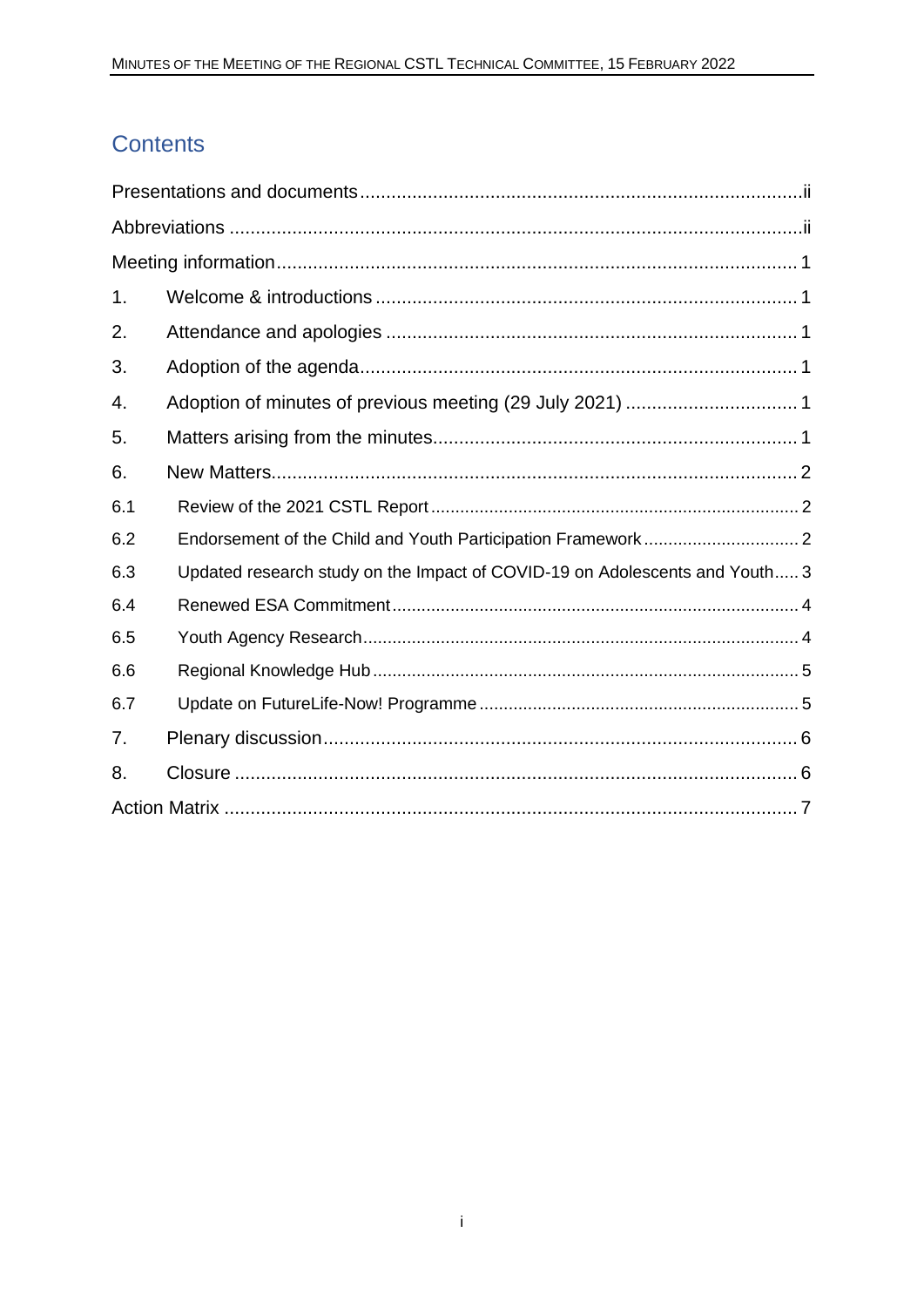#### <span id="page-2-0"></span>PRESENTATIONS AND DOCUMENTS

| <b>CSTL Report</b>                | J Norins    |
|-----------------------------------|-------------|
| Follow up to COVID research study | Y Tagwireyi |
| <b>ESA Commitment Update</b>      | L Kumboneki |
| Youth Agency Research             | F Reygan    |
| <b>FutureLife-Now! Update</b>     | M Cockerill |

*\* Presentations will be disseminated to delegates and uploaded on the CSTL and MIET AFRICA websites:* [www.cstlsadc.com;](http://www.cstlsadc.com/) [www.mietafrica.com](http://www.mietafrica.com/)

#### <span id="page-2-1"></span>**ABBREVIATIONS**

| <b>CYPF</b> | <b>Child and Youth Participation Framework</b> |
|-------------|------------------------------------------------|
| ESA         | East and Southern Africa                       |
| SDC.        | Swiss Agency for Development and Cooperation   |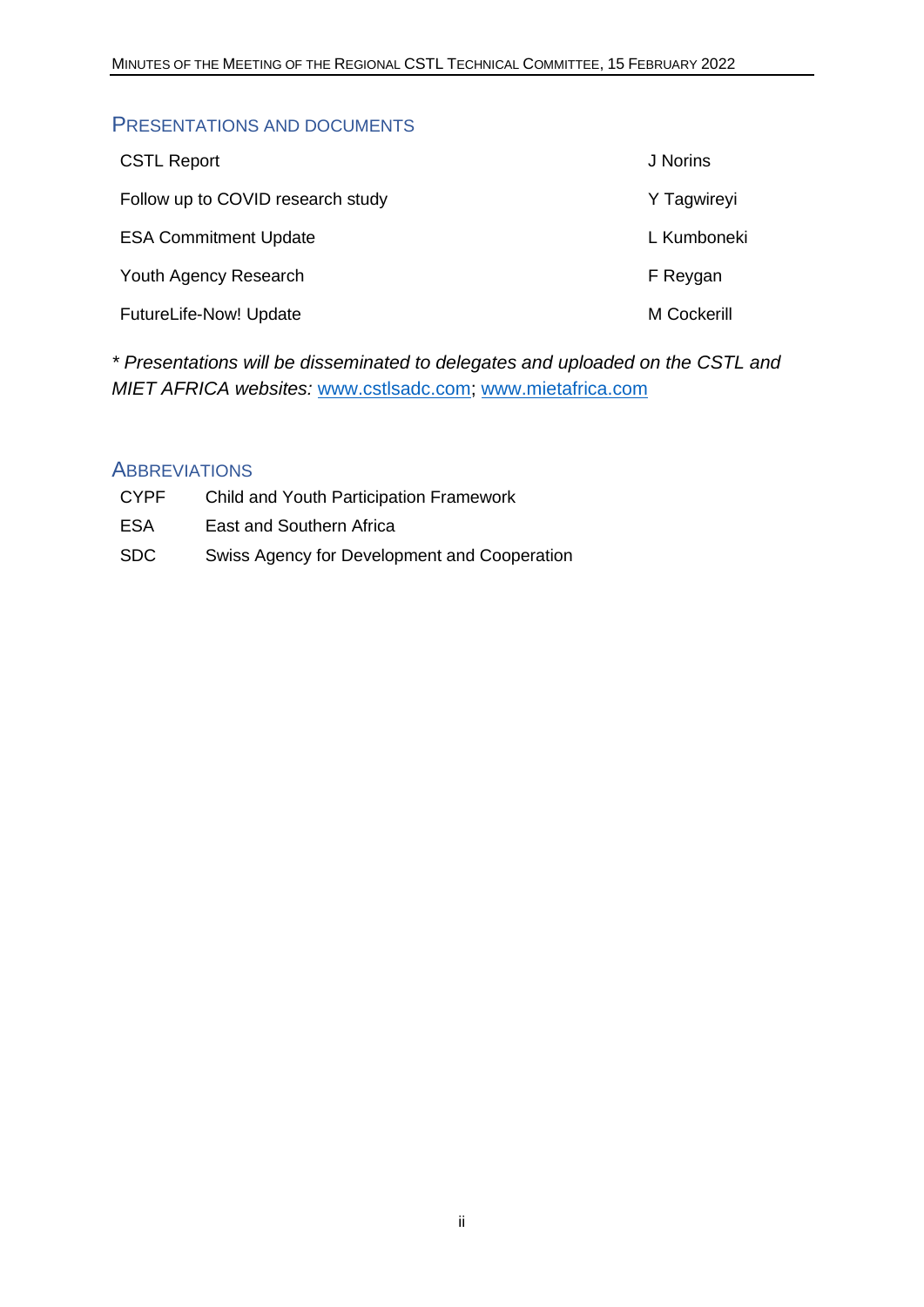#### <span id="page-3-0"></span>MEETING INFORMATION

**Chairperson**: Maureen Maguza-Tembo. Deputy Director: School Health & Nutrition, Malawi Ministry of Education

**Scribe:** Michael Main (MIET Africa)

**Attendance**: See attendance register

**Format:** The meeting was a hybrid of in-person and remote (via Zoom). Virtual delegates were asked to pose questions and make comments through the Chat facility, some of which are included (verbatim) at the end of the relevant topics.

#### <span id="page-3-1"></span>1. WELCOME & INTRODUCTIONS

The meeting commenced at 09h05.

Dr Sannassee (SADC Secretariat) introduced the chairperson, Ms Maguza-Tembo representing Malawi as the current SADC chair. The chair welcomed delegates from all Member States, as well as representatives for SADC, SDC, MIET AFRICA and other partners.

#### <span id="page-3-2"></span>2. ATTENDANCE AND APOLOGIES

Attendance: see register attached.

All Member States were present, with the exception of Angola. Delegates attending virtually were asked to introduce themselves via Chat.

No apologies were recorded.

#### <span id="page-3-3"></span>3. ADOPTION OF THE AGENDA

Dr Sannassee took the meeting through the agenda on behalf of the chair who was experiencing technical issues, after which it was adopted: proposed by Namibia; seconded by Botswana and South Africa.

#### <span id="page-3-4"></span>4. ADOPTION OF MINUTES OF PREVIOUS MEETING (29 JULY 2021)

The minutes, which had been circulated prior to the meeting, were adopted without amendment: proposed by Botswana; seconded by Zimbabwe.

#### <span id="page-3-5"></span>5. MATTERS ARISING FROM THE MINUTES

Dr Sannassee provided a brief update on the following items in the minutes (excluding those to be dealt with on the current agenda):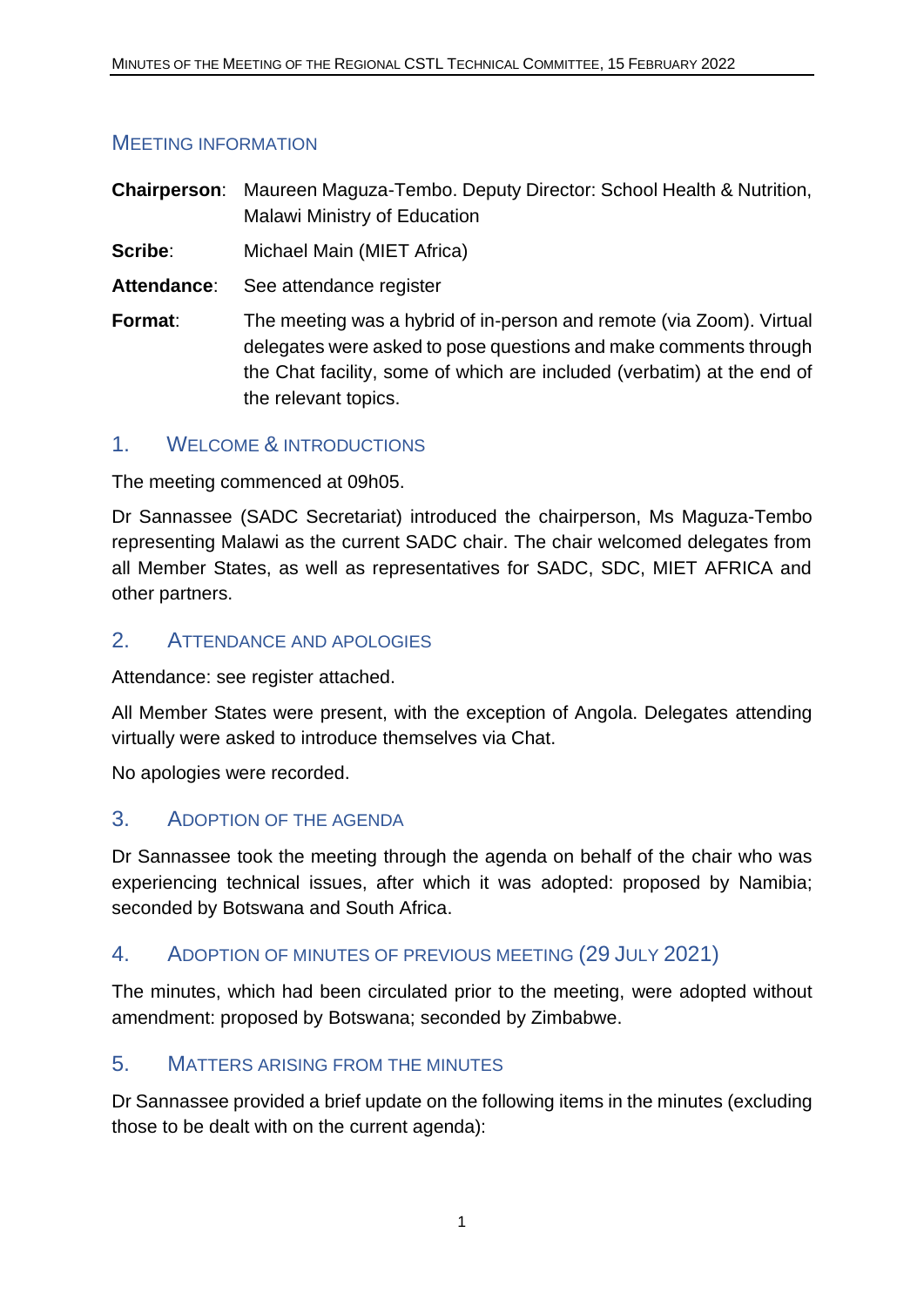- 6.1 Report back on joint meeting of Ministers: several items have been implemented.
- 6.4 SADC Nutrition Programme: the document had been re-circulated to Member States, and feedback received. It will be presented at the next Meeting of Ministers.
- 6.6 Climate Action for Sustainable Development: an update will be provided at a later stage.
- 6.7 FutureLife-Now! and Climate Change: there have been discussions between UNESCO and MIET AFRICA to explore potential for collaboration.

#### <span id="page-4-0"></span>6. NEW MATTERS

#### <span id="page-4-1"></span>6.1 Review of the 2021 CSTL Report

#### *Jennifer Norins: MIET AFRICA (see presentation)*

Member States report on CSTL annually. The presentation included the background and purpose of the reports, and the report template structure that comprises three main sections—Mainstreaming CSTL, Policy harmonization and CSTL indicators. The target is for fifteen of the sixteen Member States to achieve a score of at least 75% across the three areas.

For 2021, 13 of 15 Member States submitted, with a noted improvement on the data received, although some challenges remain with the CSTL indicators.

There is still time for Member States to make inputs for the 2021 Report: they can email Ms Norins [\(jen@miet.co.za\)](mailto:jen@miet.co.za) by 28 February.

## <span id="page-4-2"></span>6.2 Endorsement of the Child and Youth Participation Framework *~ as an addendum to the SADC Policy Framework on CSTL*

#### *SADC Secretariat*

The framework had been presented at the previous meeting for endorsement by Member States. It was agreed that if there were no opposing remarks (registered in Chat) it would be taken as endorsed. South Africa (physically present in the meeting) and Botswana, Mozambique, Namibia and Zambia (virtually, through Chat) specifically endorsed the document.

As there were no opposing comments, the CYPF was taken as officially endorsed.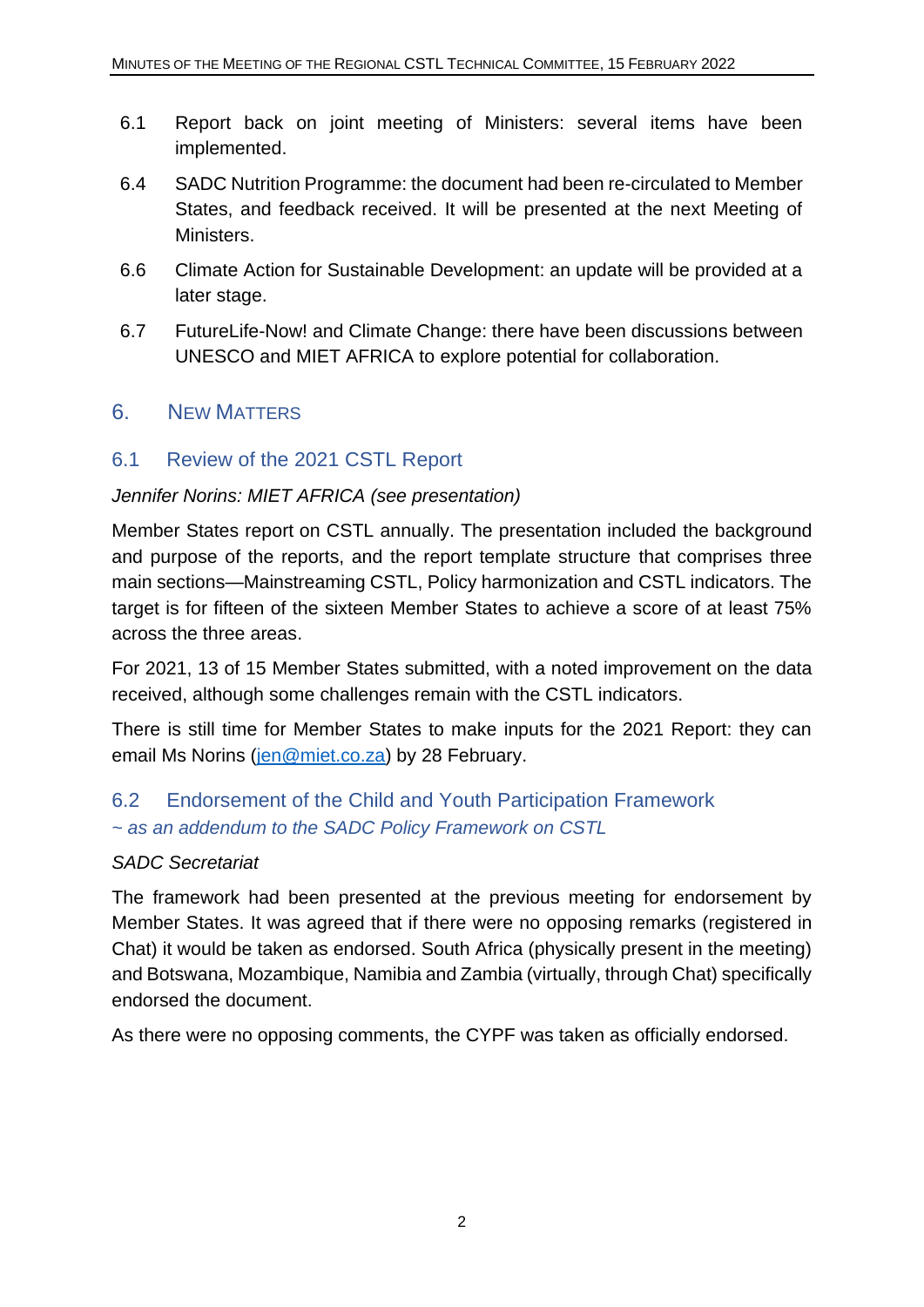### <span id="page-5-0"></span>6.3 Updated research study on the Impact of COVID-19 on Adolescents and Youth

#### *Yvonne Tagwireyi: MIET AFRICA (see presentation)*

Ms Tagwireyi provided a brief background to the study and its objectives, which include how governments have adapted to the pandemic amidst the continuing waves of infection and consequent lockdowns. Key results include that:

- The cost of keeping schools closed is steep and threatens to hamper a generation of children and youth.
- Remote and hybrid education is here to stay.
- Member States should adopt a learning recovery programme of evidence-based strategies to accelerate learning.

The presentation concluded with a summary of the next steps, which will include validation of the results by Member States.

#### *Q&A and comments*

*F Reygan*: How has CSE been affected?

- *R*: Because it is not examinable, CSE has not been a priority in Member States' recovery plans.
- *UNESCO*: Such research is very important. Attempts should be made to consolidate and synthesize the various studies that have been done, which might also validate the findings through "triangulation".
- *R (SADC Secretariat)*: SADC will discuss with MIET AFRICA on providing a consolidated report.
- *SDC*: It may not be advisable to develop yet another regional protocol to deal with the re-opening of schools: the proliferation of protocols has the tendency to weaken their effectiveness. The issue should, if possible, be dealt with within existing guidelines.

#### *Chat comments and questions*

- *UNFPA*: We know that many Ministries may not prioritize CSE as they try to catch up on what is considered the "core curriculum" or essential topics but we know that CSE is as important as reading and maths given that puberty, sexuality, GBV, etc, do not pause for pandemics. … [This is] why it is important to make CSE mandatory and/or examinable.
- *Malawi*: … taking CSE to parents can play a big role to change the attitudes that impede implementation of CSE in schools.
- *Zambia*: We cannot speak Quality Education without appreciating CSE which is the Health agenda for the Health of the learners. Good Health is Key to Quality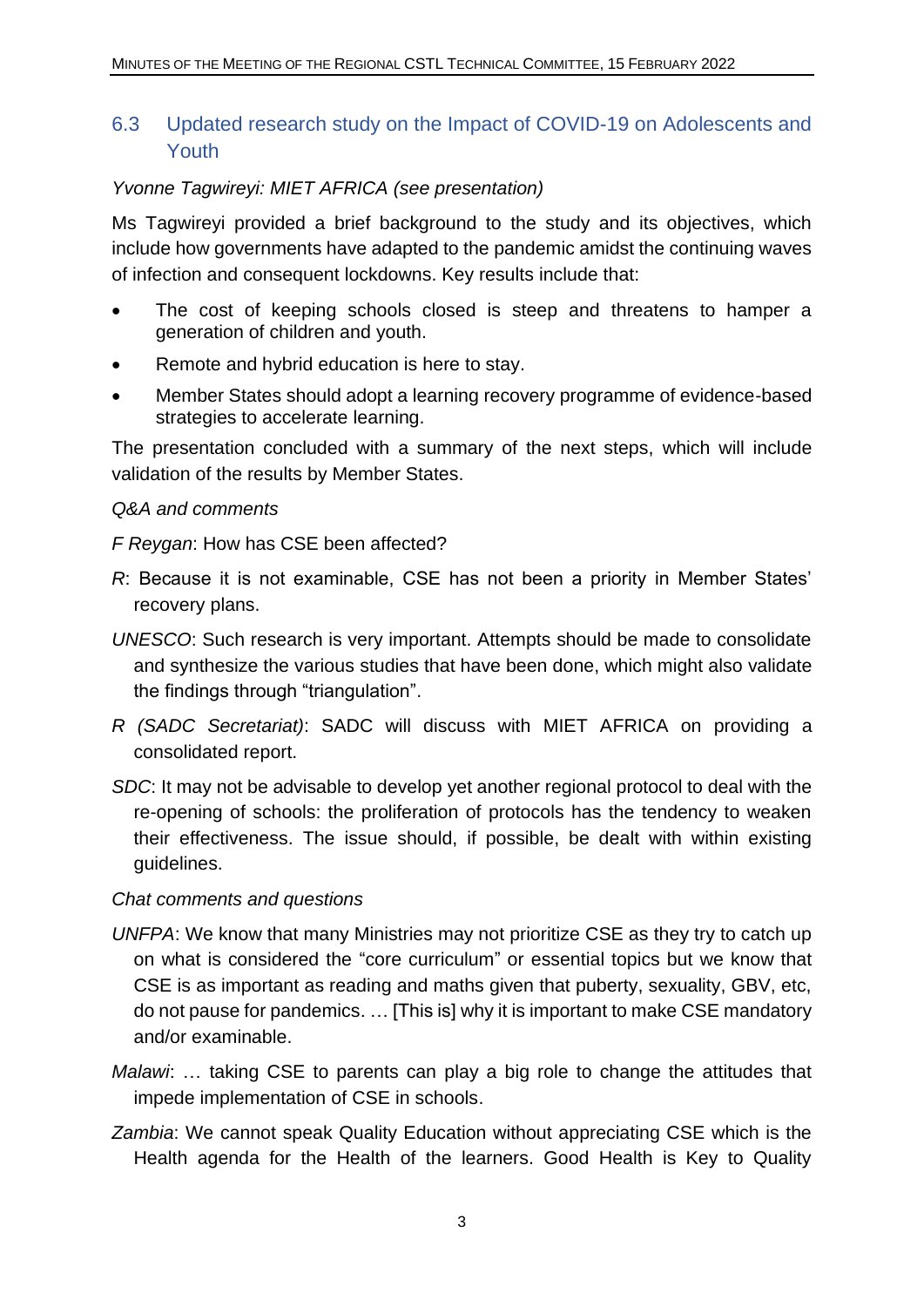Education. … There is need to increase awareness about CSE among community members

*Botswana*: How far are we as SADC to make CSE mandatory & be assessed/ examinable?

*R [UNFPA]:* It is for individual Members States to work on making CSE examinable/ mandatory, but we can continue to advocate from our respective sectors and through the ESA Commitment processes.

#### *Concluding remarks (SADC Secretariat)*

Given that the COVID study is yet to be finalized, it may not be ready to be submitted to the next Ministers' Meeting, as it would have to be ready before the end of March. Instead, it may be necessary to convene an extraordinary meeting of the CSTL Technical Committee for Member States to validate it.

#### <span id="page-6-0"></span>6.4 Renewed ESA Commitment

*~ update on the endorsement process, advocacy, etc.*

#### *Lamboly Kumboneki: SADC Secretariat (see presentation)*

Dr Kumboneki's presentation summarized the original 2013 ESA Commitment and some of its achievements and shortfalls in attainment, which the new Commitment seeks to address. He outlined the plans for engagement of Member States, categorized by those that had already endorsed, those that missed the opportunity to endorse, and those that had refused to endorse.

The presentation also included a summary of the new targets in terms of the timeframes: those to be achieved by 2025, and those to be achieved by 2030. It concluded with a summary of the resources and tools—including the Young People Today website [\(www.youngpeopletoday.org/\)](http://www.youngpeopletoday.org/), ESA dashboard and Media Package.

#### *Q&A and comments*

*UNFPA*: Because the Commitment has been broadened to include ministries other than Education and Health (Youth and Gender, for example), it is necessary to do much wider advocacy with the new stakeholders.

## <span id="page-6-1"></span>6.5 Youth Agency Research

#### *Prof Finn Reygan: Reygan Consult (see presentation)*

Prof Reygan addressed the question, *Why youth agency?*, in terms of needing young people's voices and actions to address 21st century challenges. The presentation outlined the objective of the study, but importantly, the methodology, which is *youthdriven*, "participatory action research". One of the important preliminary findings is the intersection between individual and collective agency.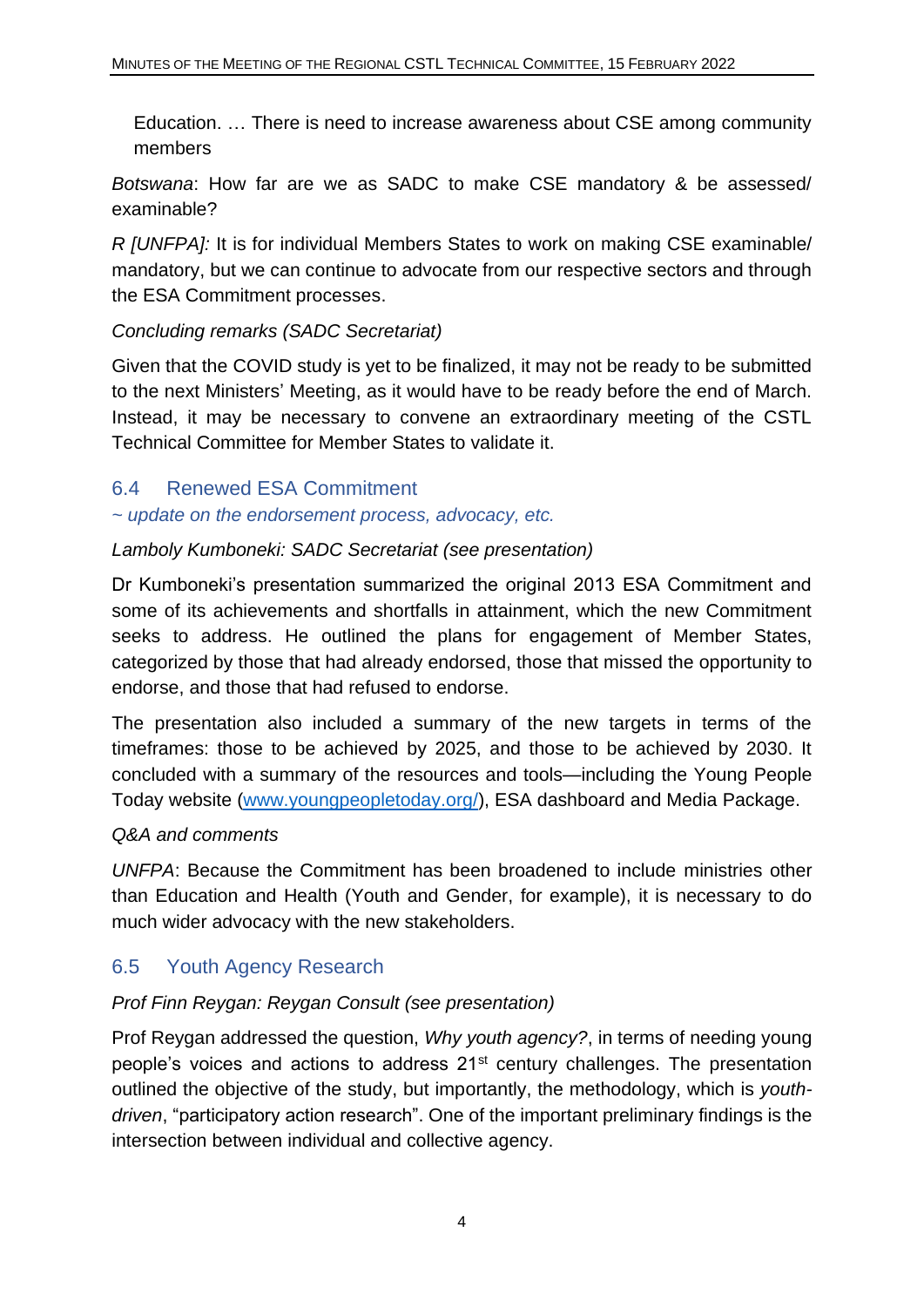#### *Q&A and comments*

- *SADC*: There is a SADC youth forum: Dr Sannassee will link Prof Reygan to the person responsible.
- UNESCO: Is the research embedded in specific issues (for example, youth climate change involvement)
- *R*: The normative standards on youth agency state that it should be a cardinal principle across thematic areas. It is important to go beyond mere participation.
- *MIET AFRICA*: This research is embedded directly in the education sector. FutureLife-Now! works with Ministries of Education to give young people the *opportunities* to use their knowledge and skills in real ways, thereby resulting in real behaviour change.

#### *Chat comments and questions*

- *Zimbabwe*: Youth agency/participation is a critical component of a child's right. It is a cardinal principle. For any programming, the voices of youth should be heard, or acted upon. This means creating space for opportunities for young people to air their views and … every] issue affecting a child should consider the voices of youth.
- *Botswana*: It is important that the youth be guided to … raise matters of concern in forums that influence decision making in their contexts.

#### <span id="page-7-0"></span>6.6 Regional Knowledge Hub

#### *~ teachers as CSTL researchers*

#### *Prof Finn Reygan: Reygan Consult (see presentation)*

As an introduction, Prof Reygan discussed the impact of research and knowledge, and how the demands on them are being challenged. He explained the nature of the recently-formed Gender, Youth and SRHR Knowledge Hub and its purpose.

#### *Q&A and comments*

- *UNESCO*: The challenge is how to develop the capacity of ministries to conduct their own research and to make sure it is used to track implementation.
- *MIET AFRICA*: An important aspect of the South African initiative of establishing a cohort of CSTL researchers is that it is led by the Department of Basic Education. (An exciting development arising from the previous day's SADC Partners' Meeting is that SARUA [Southern African Regional Universities Association] has volunteered to disseminate information about the initiative to its network of regional universities.

#### <span id="page-7-1"></span>6.7 Update on FutureLife-Now! Programme

*Megan Cockerill: MIET AFRICA (see presentation)*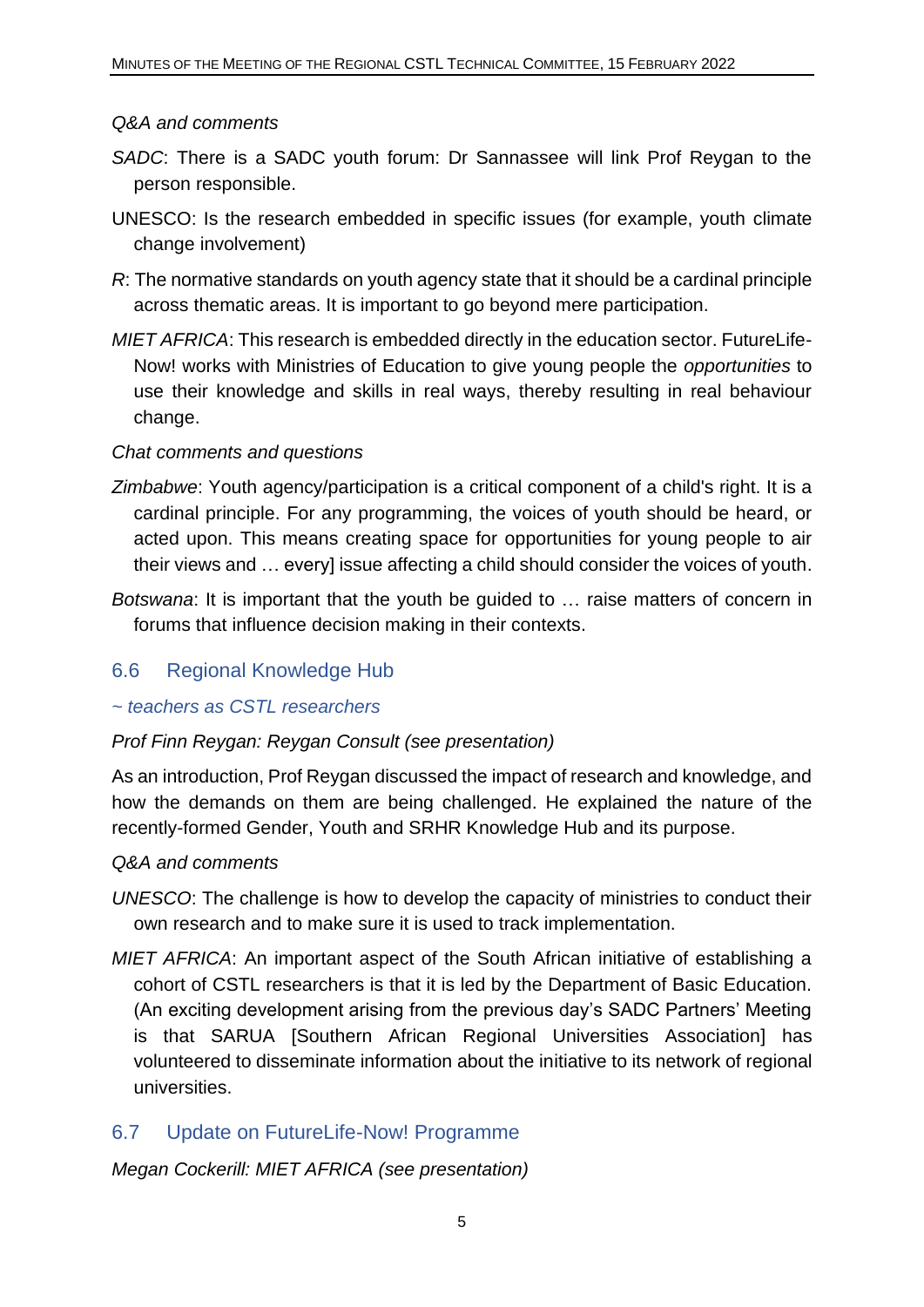The presentation included an overview of the programme, as well as the highlights for 2021, an important aspect of which was the use of digital technology (SMSmessaging, radio and TV programmes) to reach the beneficiaries during the COVID-19 lockdowns. It concluded with a summary of the plans for 2022, which are heavily influenced by this being the final year of Phase 1 of the programme.

### <span id="page-8-0"></span>7. PLENARY DISCUSSION

This had been intended to focus on previously submitted questions, but none had been received.

#### <span id="page-8-1"></span>8. CLOSURE

The chair thanked everyone for their contributions.

The meeting ended at 12h15.